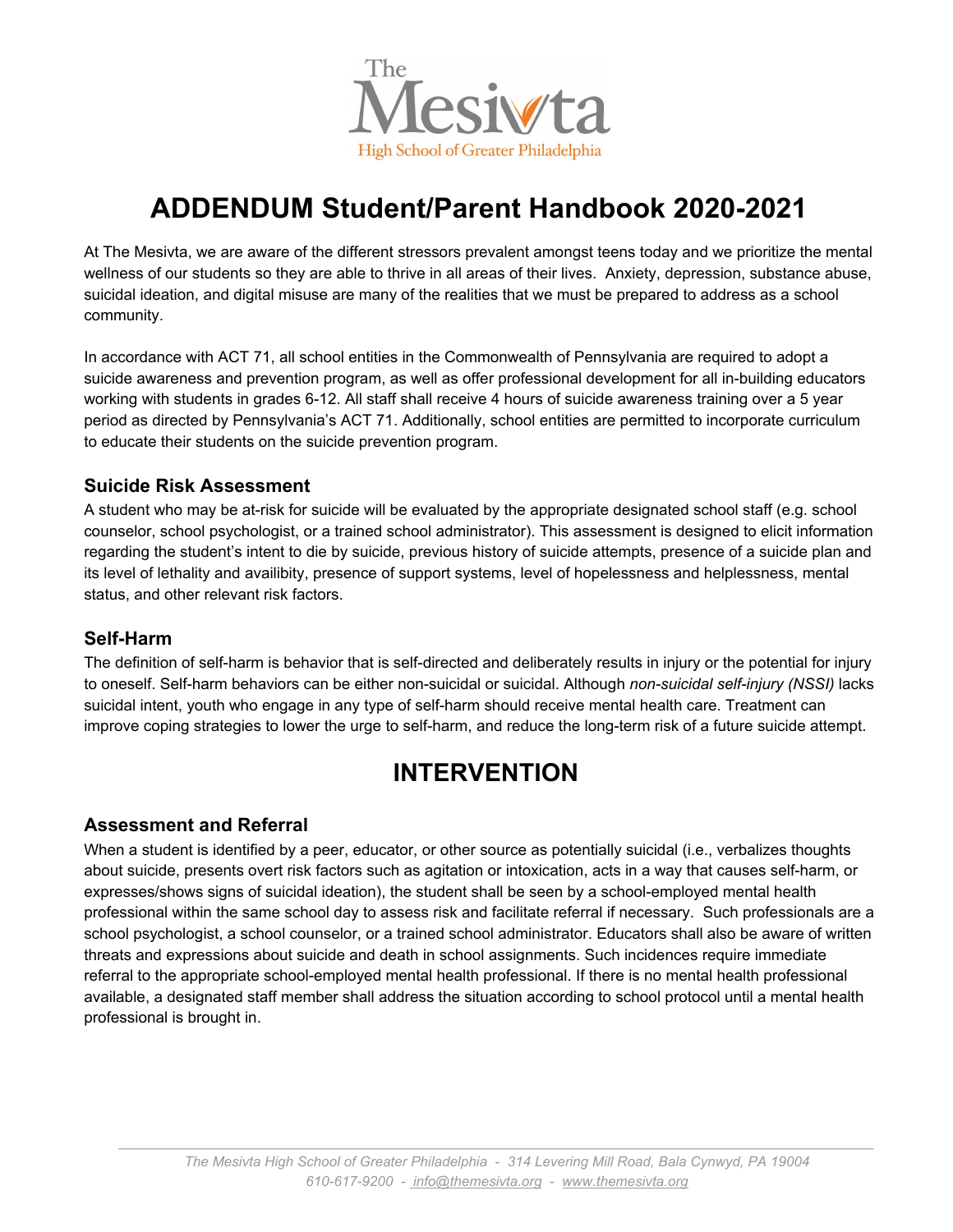### **At-Risk Student - School Response Protocol**

- 1. School staff shall continuously supervise the student to ensure his safety until the assessment process is complete.
- 2. A trained school administrator, and/or school mental health professional shall be made aware of the situation as soon as reasonably possible.
- 3. The school-employed mental health professional or trained school administrator shall contact the student's parent or guardian, and shall assist the family with urgent referral.
- 4. Urgent referral may include, but is not limited to, working with the parent or guardian to set up an outpatient mental health or primary care appointment and conveying the reason for referral to the healthcare provider; in some instances, particularly life-threatening situations, the school may be required to contact emergency services, or arrange for the student to be transported to the local Emergency Department, preferably by a parent or guardian.
- 5. If parental abuse or neglect is suspected or reported, the appropriate state protection officials (e.g., local Child Protection Services) shall be contacted in lieu of parents as per law.
- 6. Staff will ask the student's parent or guardian, and/or eligible student, for written permission to discuss the student's health with outside care providers, if appropriate.

# **When School Personnel Need to Engage Law Enforcement**

A school's crisis response plan shall address situations when school personnel need to engage law enforcement. When a student is actively suicidal and the immediate safety of the student or others is at-risk (such as when a weapon is in the possession of the student), school staff shall call 911 immediately. The staff calling shall provide as much information about the situation as may be relevant, including the name of the student, any weapons the student may have, and where the student is located. School staff may tell the dispatcher that the student is a suicidal emotionally disturbed person, or suicide EDP, to allow for the dispatcher to send officers trained in crisis de-escalation and mental illness.

#### **In-School Suicide Attempts**

In the case of an in-school suicide attempt, the physical and mental health and safety of the student are paramount. In these situations:

- 1. First aid shall be rendered until professional medical services and/or transportation can be received, following district emergency medical procedures.
- 2. School staff shall supervise the student to ensure his safety.
- 3. Staff shall move all other students out of the immediate area as soon as possible.
- 4. The school-employed mental health professional or trained school administrator shall contact the student's parent or guardian.
- 5. Staff shall immediately notify the school counselor and/or the trained school administrator regarding the incident of in-school suicide attempt.
- 6. The school shall engage the crisis team as necessary to assess whether additional steps should be taken to ensure student safety and well-being, including those students who may have had emotional or physical proximity to the victim.
- 7. Staff shall request a mental health assessment for the student as soon as possible.

# **Out-of-School Suicide Attempts**

If a staff member becomes aware of a suicide attempt by a student that is in progress in an out-of-school location, the staff member shall:

- 1. Call 911 (police and/or emergency medical services)
- 2. Inform the student's parent or guardian (unless notifying the parent will put the student at increased risk of harm)
- 3. Inform school administrator, and/or mental health professional